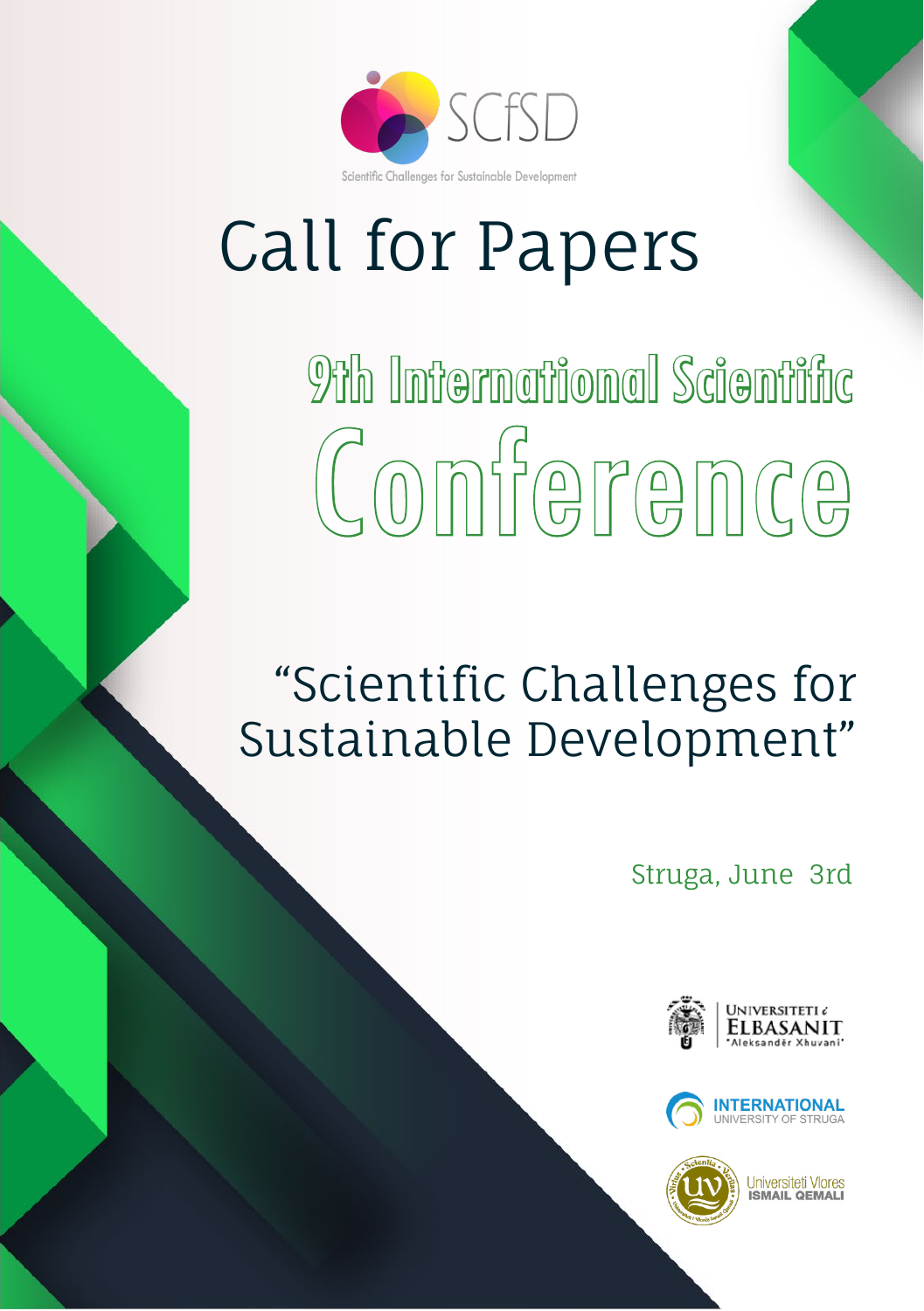

Scientific Challenges for Sustainable Development

# Conference Announcement & Call for Papers

9th International Conference

# "Scientific Challenges for Sustainable Development"- SCfSD '22

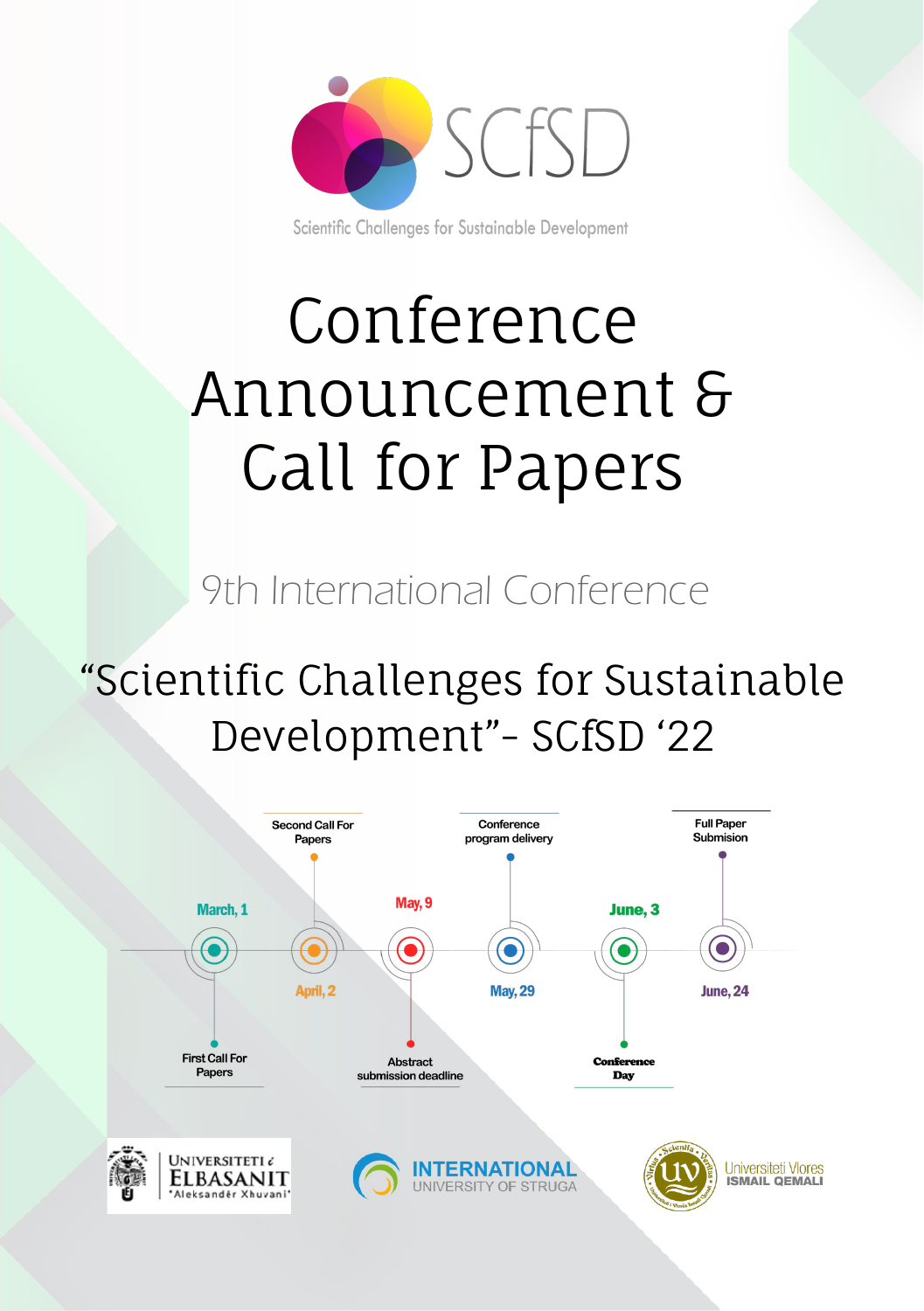#### **CHAIRMAN OF THE CONFERENCE**

**Prof. Dr. Sejfulla Osmani** Rector of International University of Struga **Prof. Dr Roland Zisi** Rector of University "Ismail Qemali" – Vlora **Prof. Dr Skender Topi**  Rector of University "Aleksander Xhuvani" – Elbasan

#### **SCIENTIFIC COMMITTEE**

**Academic. Prof. Dr. Anastas Angjeli - Rector of Mediterranean University of Albania Prof. Dr. Armen Kadriu – International University of Struga Prof. Dr. Biljana Ciglovska – International University of Struga Prof.Dr. Skender Topi- University of Elbasan Aleksander Xhuvani Prof. Dr. Sotir Mali -University of Elbasan Aleksander Xhuvani Prof. Ass. Peçi Naqellari -University of Elbasan Aleksander Xhuvani Prof. Ass. Dr. Sokol Bana- University of Vlore Ismail Qemali Prof. Pietro Iaquinta University of Calabria Prof. Dr. Aleks Trushaj- University of Vlore Ismail Qemali Prof. Dr. Bardhosh Gace- University of Vlore Ismail Qemali Prof.Dr. Albert Qarri- University of Vlore Ismail Qemali Prof. Ass. Dr. Hajdar Kicaj- University of Vlore Ismail Qemali Prof.Ass. Dr. kristofor Lapa - University of Vlore Ismail Qemali Prof.Ass. Dr. Flora Qarri - University of Vlore Ismail Qemali Prof.Ass.Dr. Imelda Sejdini - University of Elbasan Aleksander Xhuvani Prof.Ass.Dr. Shkelqim Hidri- University of Elbasan Aleksander Xhuvani Prof. Ass. Majlinda Peza - University of Elbasan Aleksander Xhuvani Dr. Javier Vidal - University of Leon, Spain Prof. Dr Sabahudin Komoni- University of Pristina**

**Prof. Dr Shyqeri Kabashi- Business University College Prof. Dr Ligor Nikolla- University of Tirana**

#### **ORGANIZING COMMITTEE**

 Dr. Guximtar Rushani- International University of Struga Doc. Dr. Jeton Shaqiri – International University of Struga MSc. Eloina Tozaj- University of Vlore Ismail Qemali Dr. Eva Cipi - University of Vlore Ismail Qemali Dr. Mariglena Meminaj- University of Vlore Ismail Qemali Dr. Amali Cipi- University of Vlore Ismail Qemali Dr. Erjon Hitaj - University of Vlore Ismail Qemali Dr. Evis Alushi - University of Vlore Ismail Qemali PhD. Ina Nasto - University of Vlore Ismail Qemali Dr. Zamira Alimemaj- University of Vlore Ismail Qemali Doc. Dr. Nazmije Merko – International University of Struga Doc. Dr. Dashmir Nasufi- International University of Struga Phd. Cand. Nurten Kala-Dauti- International University of Struga MSc. Armir Ziba – International University of Struga MSc. Senada Laçka– International University of Struga MSc. Abidin Trena – International University of Struga MSc. Lirinda Vako – International University of Struga PhD Cand. Eda Cela -University of Elbasan Aleksander Xhuvani Dr. Fatos Gjata - University of Elbasan Aleksander Xhuvani Dr. Merita Hoxha - University of Elbasan Aleksander Xhuvani Dr. Elvin Rada - University of Elbasan Aleksander Xhuvani PhD Cand. Elona Gaxhja - University of Elbasan Aleksander Xhuvani

#### **CONFERENCE SECRETARIAT**

MSc. Semra Bujari – International University of Struga MSc. Rezarta Zhaku-Hani– International University of Struga MSc. Arbana Zeqo- University of Vlore Ismail Qemali MSc. Gentiana Belulaj- University of Vlore Ismail Qemali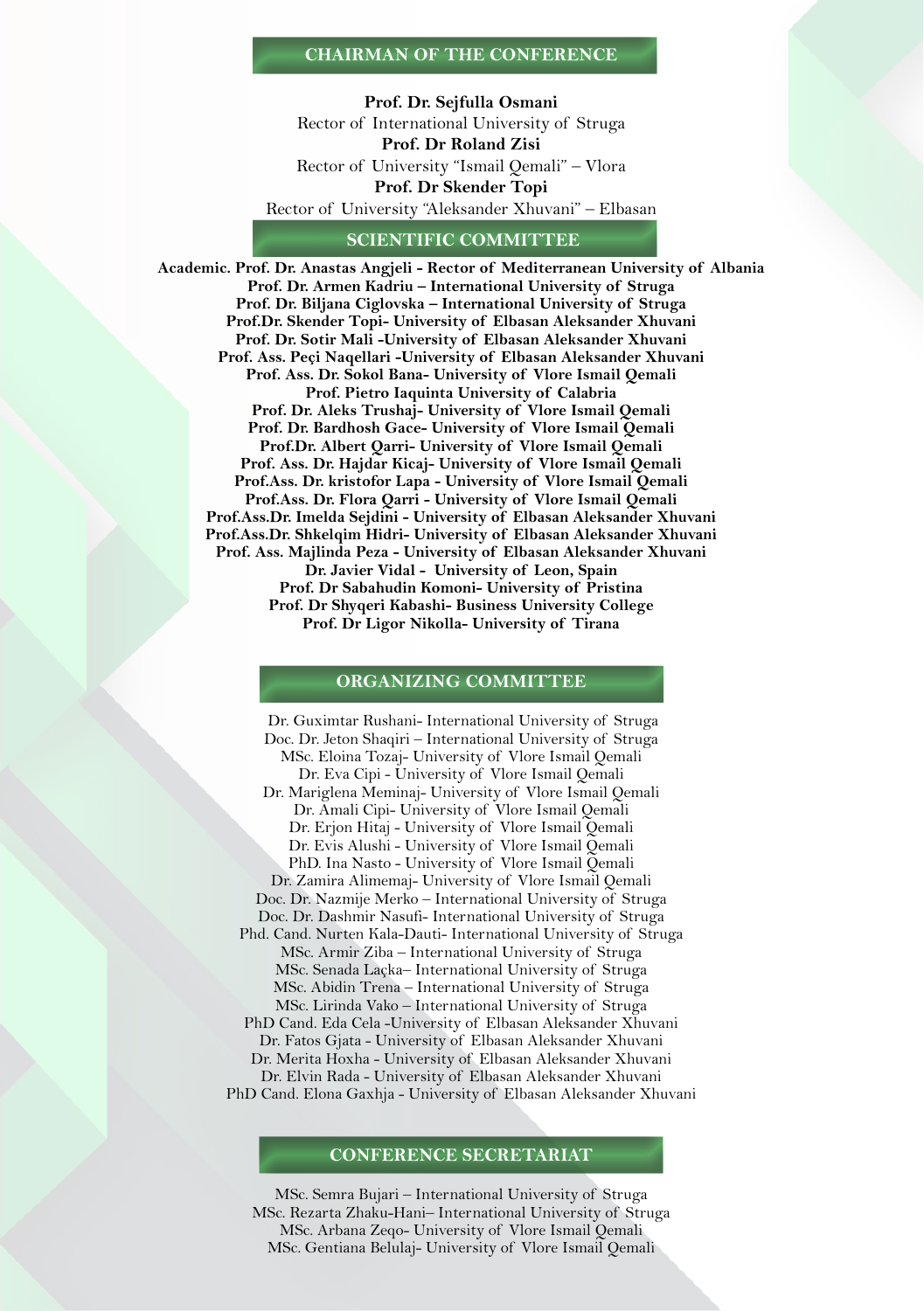





# CALL FOR PAPERS

International University of Struga in collaboration with

University "Ismail Qemali" – Vlora,

University "Aleksander Xhuvani" – Elbasan

with partner:

TLLLC Network

Projekti ENTRAL

invites researchers to participate in the

# Seventh International Scientific Conference

You are welcome to send your research abstract to The 9th International Conference (SCfSD 2022) which will be held on 3rd of June 2022, in Struga under the theme:

# "Scientific Challenges for Sustainable Development"

Brief information about specific topics on economic sciences, information technology, law and political sciences, are presented in addition of the Conference call.

# Venue

International University of Struga Struga, Republic of North Macedonia



Scientific Challenges for Sustainable Development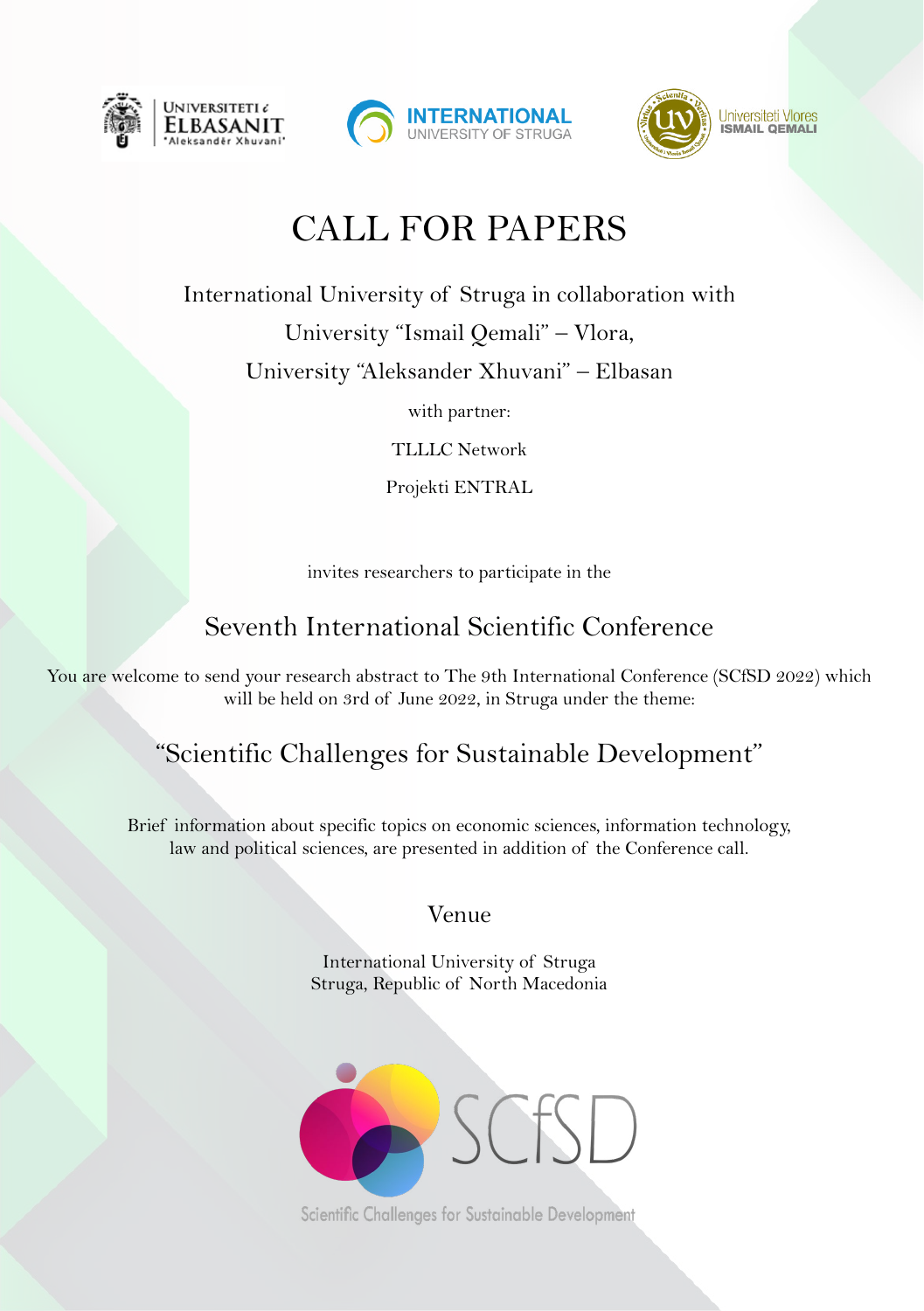# **Economy, International Business, Management and Marketing Topics**

• International economics and international business

•International economics and international business

- •The Government's role when dealing with economic and financial crisis
- •Opportunities and Threats of Financial globalization
- •International Economic Policy
- •Organization and management
- •Knowledge management
- •Human resources management and motivational techniques
- •Consumer behavior and digital consumer behavior
- •Social media marketing and buzz marketing
- •E-Business and E-Commerce
- •Corporate Social Responsibility & Sustainability

•Entrepreneurship Finance and Investment including Foreign Direct Investment

- •Strategic Business Sustainability
- •Rural Marketing
- •Work, Culture & Organizations
- •Managing Diversity in Business
- •Leadership Performance and Management Development
- •Organizational Behavior
- Strategy & Management of Intellectual Property
- •Technology and Operational Management
- •Marketing Channels & Strategic Sales Force Management
- •Strategies for Managing Supply Chains
- •Business and Sustainable Development
- •Enterprise Concepts & Issues
- •Integrated Marketing Communications
- •Climate Change: Causes and Impacts on Interna-
- tional Business & their Strategy
- •E-Government
- •Sustainable Marketing & Strategies

## **Tourism and Environment topics**

•Ecology, eco-tourism and sustainable development

•Sustainable development indicators

•Biodiversity protection for economic quality of the environment

•Legal aspects of the environmental protection in the Republic of Macedonia and the countries from the region

- •Niche tourism
- •Climate change and tourism
- •Community involvement in tourism development
- •Consumer behavior in hospitality and tourism
- •Future trends in the hospitality and tourism marketing and management
- •Destination marketing and management
- •Eco- management

# **Information Technology topics**

- •Information systems and Knowledge Management
- •Communications and Networking
- •Data Mining and Data Visualization
- •e-Business, e-Government, e-Learning and e-Commerce
- •Computer Networks
- •Network Security
- •Network Communications
- •Social Computing, Social Internet of Things and Swarm Intelligence Networks
- •Human-centric Cyber-Physical Systems
- •Internet of Thinking and Creation
- •Affective Computing
- •Brain-Computer Interface/Brain-Machine Interface
- •e-Learning and MOOCs
- •Mobile and Smart Healthcare
- •Security, Privacy and Trust Issues in IoP
- •Management Information Systems
- •Distributed Computer Systems
- •Computer Networks and Communication
- •Information Storage
- •Trusted Computing and Fault-Tolerant Computing
- •Brain Informatics Sensing and Processing
- •Operating Systems
- •Software Engineering
- •Information Security
- •Web Technology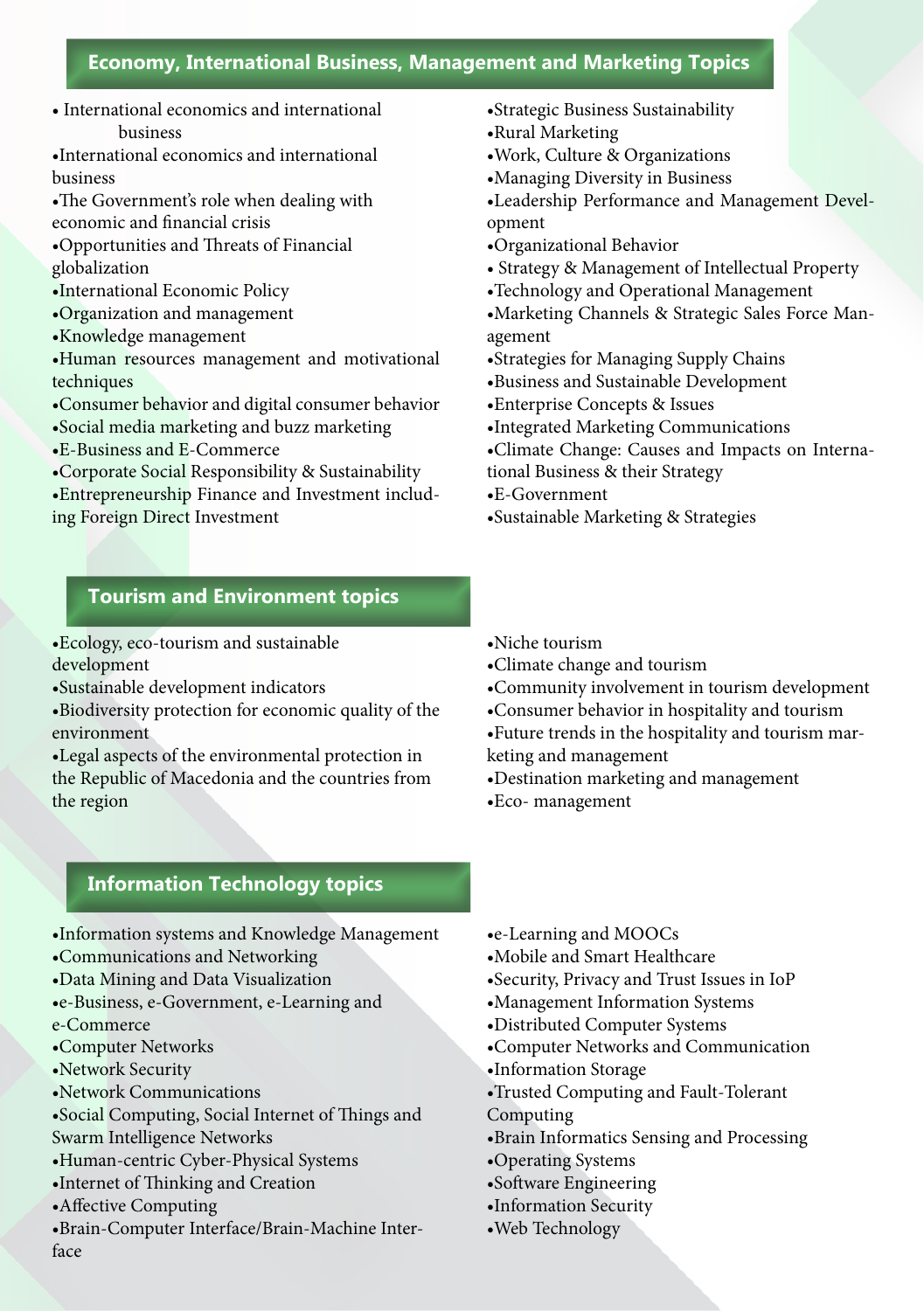# **Law and politics topics**

- •The Political and legal views and reflection of the public opinion
- •The art of negotiation and conflict resolution (settlement)
- •New World Order: Global Government or System Balancing
- •Unresolved Balkan dilemmas
- •Religious issues and their impact on national security (in the region)
- •General Theory of Law and State
- •Democratic norms and values; NGOs and their role;
- •Human Trafficking and Organised Crime
- •Institutions and Bureaucracy
- •Cohesion of laws and gaps in trial stages
- •Development
- •Specifics of religious beliefs and their impact on the Albanian question (Serbian, Bosnian,
- Slovenian, Croatian, Macedonian, Greek, Bulgarian and Romanian)
- •The radicalization of religious beliefs (ISIS-PEGI-DA, Christian-Orthodox) as a threat to regional-global security
- •Political Regimes, Political ideologies, political parties and elections
- •The Impact of Accession to the EU Internal Market on the Social Model
- •Cyber security law and policy issues
- •Role of media in the XXI-th century, the fourth jurisdiction of a state
- •Comparative Method of the most democratic
- Constitutions in the world
- •Criminal Psychology
- •Drugs, Crime and Society
- •Youth Crime and Youth Justice
- •Victims and Victimology
- •International Terrorism
- •Globalization, Power and Identity
- •Gender and the Law
- •Sexuality and the Law
- •Real and Virtual Worlds: The Sociology of Cyberspace
- •The Family, Community and Crime
- •The Social Psychology of Violence and Crime
- •Corporate Criminal Liability
- •Criminal Justice
- •Socio-legal Studies
- •Sociology of Race and Ethnicity
- •Social Construction of Sexuality
- •Cultural Diversity and Law
- •Human Rights and Civil Liabilities
- •Poverty, Inequality and the Social Causes of Crime
- •Globalization, Law and Human Development
- •Globalization and Socio-economic Development
- •New Technology and Economic Transformation
- •Migration Law and Immigration Policies
- •Corporate Governance and Corporate Social
- Responsibility
- •Globalization and Politics
- •Political Participation and Representation
- •Governance and Public Policy
- •Gender, Sexuality and Politics
- •Political Economy, Activism and Alternative

Economic Strategies

•International Governance, Conflict and Development

# **Education topics**

- •Diverse Teaching Methods
- •New Generations require new Teaching Methods
- •Computer based Education
- •Professional and ethical dilemmas in Education
- Special Educational Needs
- Health Education & Promotion
- Online education
- Intercultural Communication
- Ethno-linguistics
- European studies
- Language Teaching and Testing
- Early child hood education

•English grammar: Omission of the article in English and its equivalents in Albanian •The professional development of educators throughout their professional lives

- Cross-disciplinary areas of ICT Education
- Pedagogy in the evolving environment
- Languages related to education
- Education policy and leadership
- Strategies and tools for teaching and learning
- Performances of technology
- Technology in Learning
- Lifelong Learning